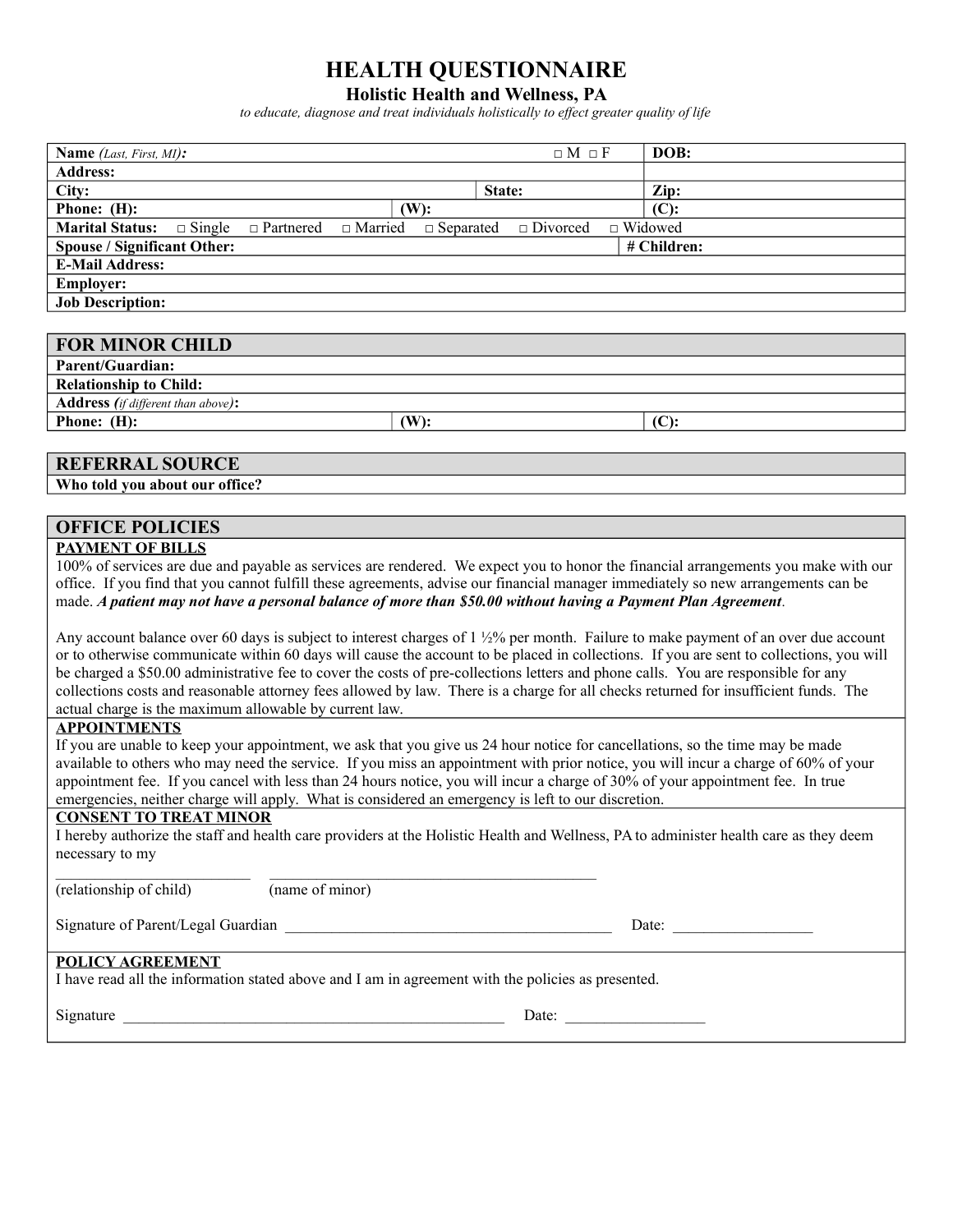# **Acknowledgement of Receipt of Notice of Privacy Practices**

*This form will be retained in your medical record.*

## **NOTICE TO PATIENT**

We are required to provide you with a copy of our Notice of Privacy Practices, which states how we may use and/or disclose your health information. Please sign this form to acknowledge receipt of the Notice.

**Patient Name: Date of Birth:**

I acknowledge that I have **received and had the opportunity to review** the Notice of Privacy Practices on the date below on behalf of Holistic Health and Wellness, PA.

I understand that the Notice describes the uses and disclosures of my protected health information by Holistic Health and Wellness, PA and informs me of my rights with respect to my protected health information.

*Patient's Signature or that of Legal Representative Printed Name of Patient or that of Legal Representative*

*Today's Date If Legal Representative, Indicate Relationship*

## **FOR OFFICE USE ONLY**

We have made every effort to obtain written acknowledgment of receipt of our Notice of Privacy from this patient but it could not be obtained because:

The patient refused to sign.

Due to an emergency situation it was not possible to obtain an acknowledgement

Communications barriers prohibited obtaining the acknowledgement

Other (please specify):

*Todd A. Smith, DC, DABCI Today's Date*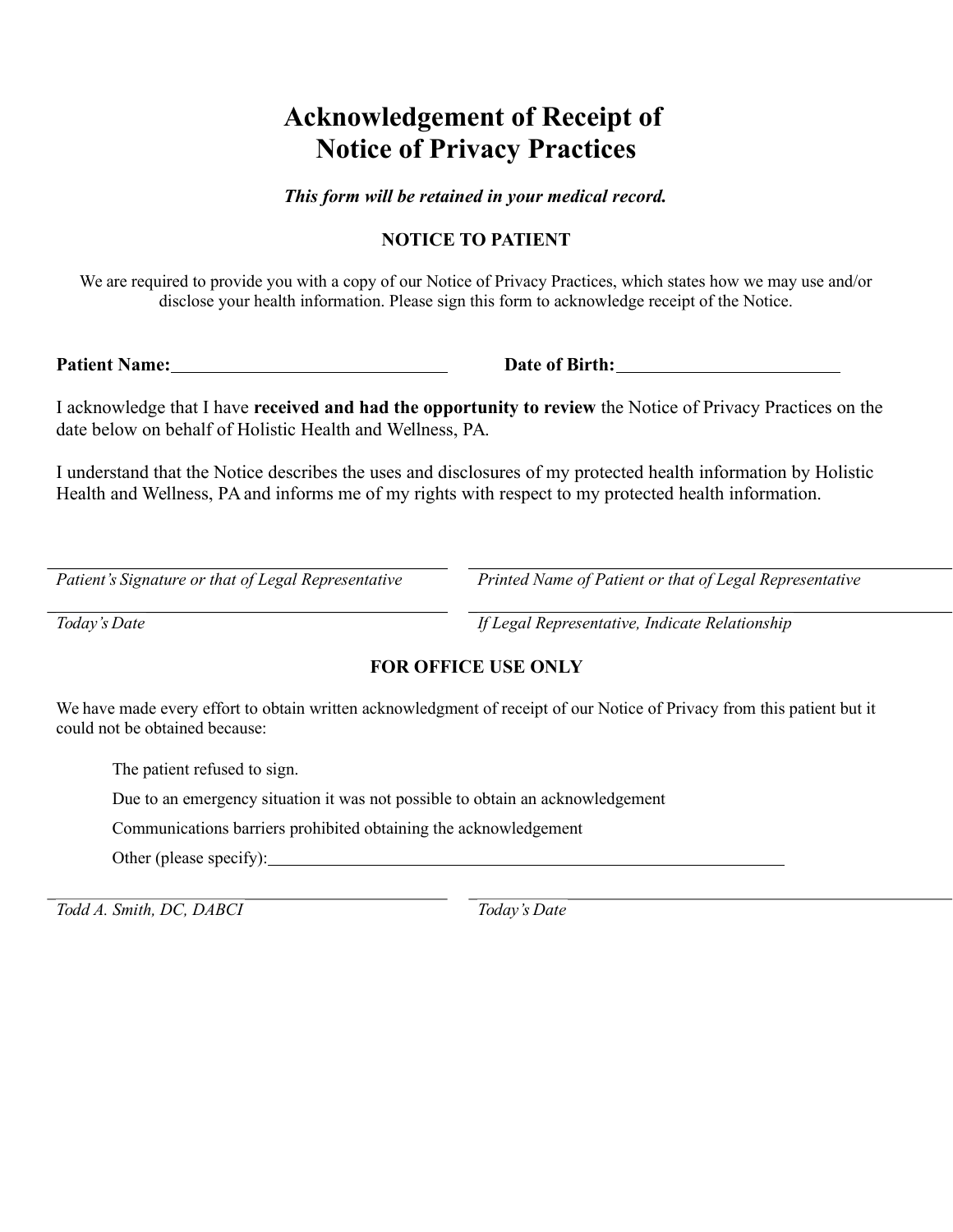## **Consent for Disclosure of Health Information Additions / Exceptions List**

#### **Exclusions**

I want to exclude the disclosure of any of my health information to the following providers, individuals, organizations, hospitals, and/or insurance companies:

| Patient name printed                                                       | Date                                                                                                                                     |
|----------------------------------------------------------------------------|------------------------------------------------------------------------------------------------------------------------------------------|
| Patient Signature                                                          | Authorized Provider Representative                                                                                                       |
| Personal Representative Printed                                            | Personal Representative Signature                                                                                                        |
| Description of personal representative's authority to act for the patient. |                                                                                                                                          |
| <b>Additions</b>                                                           | I want to allow the disclosure of any of my health information to the following providers, individuals, organizations, hospitals, and/or |
| insurance companies:                                                       |                                                                                                                                          |
|                                                                            |                                                                                                                                          |
|                                                                            |                                                                                                                                          |
|                                                                            |                                                                                                                                          |
|                                                                            |                                                                                                                                          |
|                                                                            |                                                                                                                                          |
|                                                                            |                                                                                                                                          |
| Patient name printed                                                       | Date                                                                                                                                     |
| Patient Signature                                                          | Authorized Provider Representative                                                                                                       |
| Personal Representative Printed                                            | Personal Representative Signature                                                                                                        |
| Description of personal representative's authority to act for the patient. |                                                                                                                                          |
|                                                                            |                                                                                                                                          |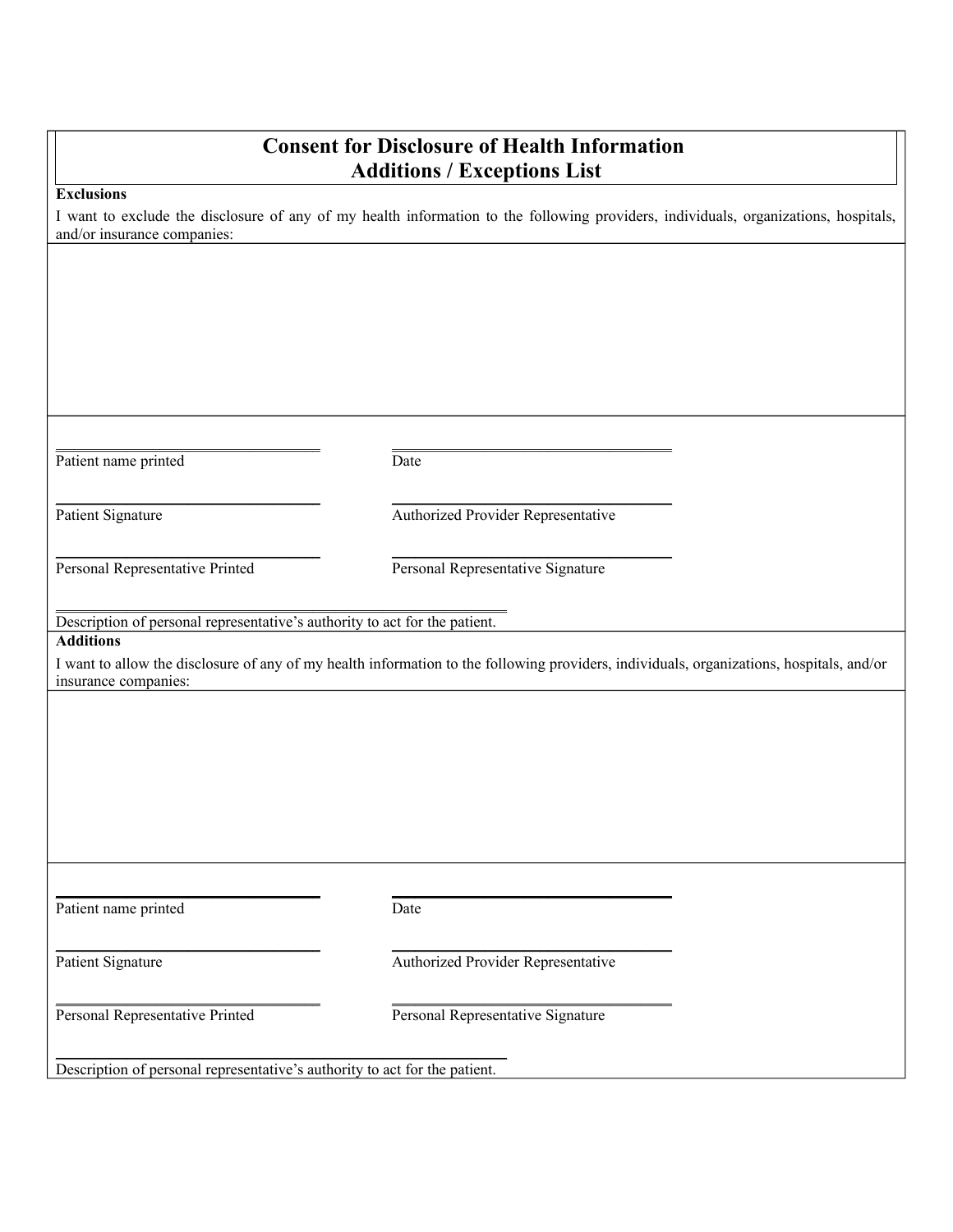| <b>Name</b> ( <i>Last, First, MI</i> ): | o Fi<br>$\Box$<br>- M | DOB:                   |
|-----------------------------------------|-----------------------|------------------------|
| <b>Referring Physician:</b>             |                       | Date of Last Physical: |
|                                         |                       |                        |

| <b>CHIEF COMPLAINT</b>        |                                                                                                                                                |
|-------------------------------|------------------------------------------------------------------------------------------------------------------------------------------------|
| What is your problem?         |                                                                                                                                                |
|                               |                                                                                                                                                |
|                               |                                                                                                                                                |
|                               |                                                                                                                                                |
|                               |                                                                                                                                                |
| When did this episode begin?  |                                                                                                                                                |
| How did it begin?             |                                                                                                                                                |
|                               |                                                                                                                                                |
| Have you had similar          | If so describe:<br>$\Box$ No<br>$\Box$ Yes, since                                                                                              |
| problems?                     |                                                                                                                                                |
|                               |                                                                                                                                                |
|                               |                                                                                                                                                |
| Is the problem getting worse? | $\Box$ No<br>$\Box$ Yes                                                                                                                        |
| Is the problem relieved by    | $\Box$ Yes<br>$\Box$ No                                                                                                                        |
| rest?                         |                                                                                                                                                |
| It interferes with            | $\Box$ Carrying groceries $\Box$ Changing positions from seated to standing<br>$\Box$ Bending                                                  |
|                               | Climbing stairs $\Box$ Concentration<br>$\Box$ Driving<br>$\Box$ Extended computer use<br>$\Box$                                               |
|                               | $\Box$ Feeding<br>$\Box$ Household chores $\Box$ Lifting<br>$\Box$ Reading                                                                     |
|                               | $\Box$ Self care<br>$\Box$ Sleep<br>$\Box$ Standing<br>$\Box$ Sitting                                                                          |
|                               | $\Box$ Other:<br>$\Box$ Walking<br>$\Box$ Work:                                                                                                |
| List previous diagnoses       |                                                                                                                                                |
| List previous treatment       |                                                                                                                                                |
| I am interested in            | $\Box$ Acute Care<br>$\Box$ Rehabilitation<br>$\Box$ Wellness                                                                                  |
| I would be willing to         | $\Box$ Ergonomic Education<br>$\Box$ Exercise Program<br>$\Box$ Stress Reduction<br>$\Box$ Gain Weight<br>(how to sit, stand, & work properly) |
| participate in                | $\Box$ Lose Weight<br>$\Box$ Stop Smoking<br>$\Box$ Follow nutritional/herbal<br>$\Box$ Change Diet                                            |
|                               | □ Make other lifestyle changes that are necessary recommendations                                                                              |
| <b>Your Physicians</b>        | Family Physician                                                                                                                               |
|                               | Internist                                                                                                                                      |
|                               | Ob/Gyn                                                                                                                                         |
|                               | Other                                                                                                                                          |
|                               |                                                                                                                                                |

| PERSONAL HEALTH HISTORY       |        |                                                                                                                                 |          |  |
|-------------------------------|--------|---------------------------------------------------------------------------------------------------------------------------------|----------|--|
| <b>Childhood Illnesses</b>    |        | $\Box$ Measles $\Box$ Mumps $\Box$ Rubella $\Box$ Chickenpox $\Box$ Rheumatic Fever $\Box$ Polio                                |          |  |
| <b>Immunizations</b>          |        | $\Box$ Tetanus $\Box$ Hepatitis $\Box$ Influenza $\Box$ Pneumonia $\Box$ Chickenpox $\Box$ MMR <i>(Measles, Mumps, Rubella)</i> |          |  |
|                               |        | List any medical problems that other doctors have diagnosed:                                                                    |          |  |
|                               |        |                                                                                                                                 |          |  |
|                               |        |                                                                                                                                 |          |  |
| <b>Surgeries</b>              |        |                                                                                                                                 |          |  |
| Year                          | Reason |                                                                                                                                 | Hospital |  |
|                               |        |                                                                                                                                 |          |  |
|                               |        |                                                                                                                                 |          |  |
|                               |        |                                                                                                                                 |          |  |
|                               |        |                                                                                                                                 |          |  |
|                               |        |                                                                                                                                 |          |  |
| <b>Other Hospitalizations</b> |        |                                                                                                                                 |          |  |
| Year                          | Reason |                                                                                                                                 | Hospital |  |
|                               |        |                                                                                                                                 |          |  |
|                               |        |                                                                                                                                 |          |  |
|                               |        |                                                                                                                                 |          |  |
|                               |        |                                                                                                                                 |          |  |
|                               |        |                                                                                                                                 |          |  |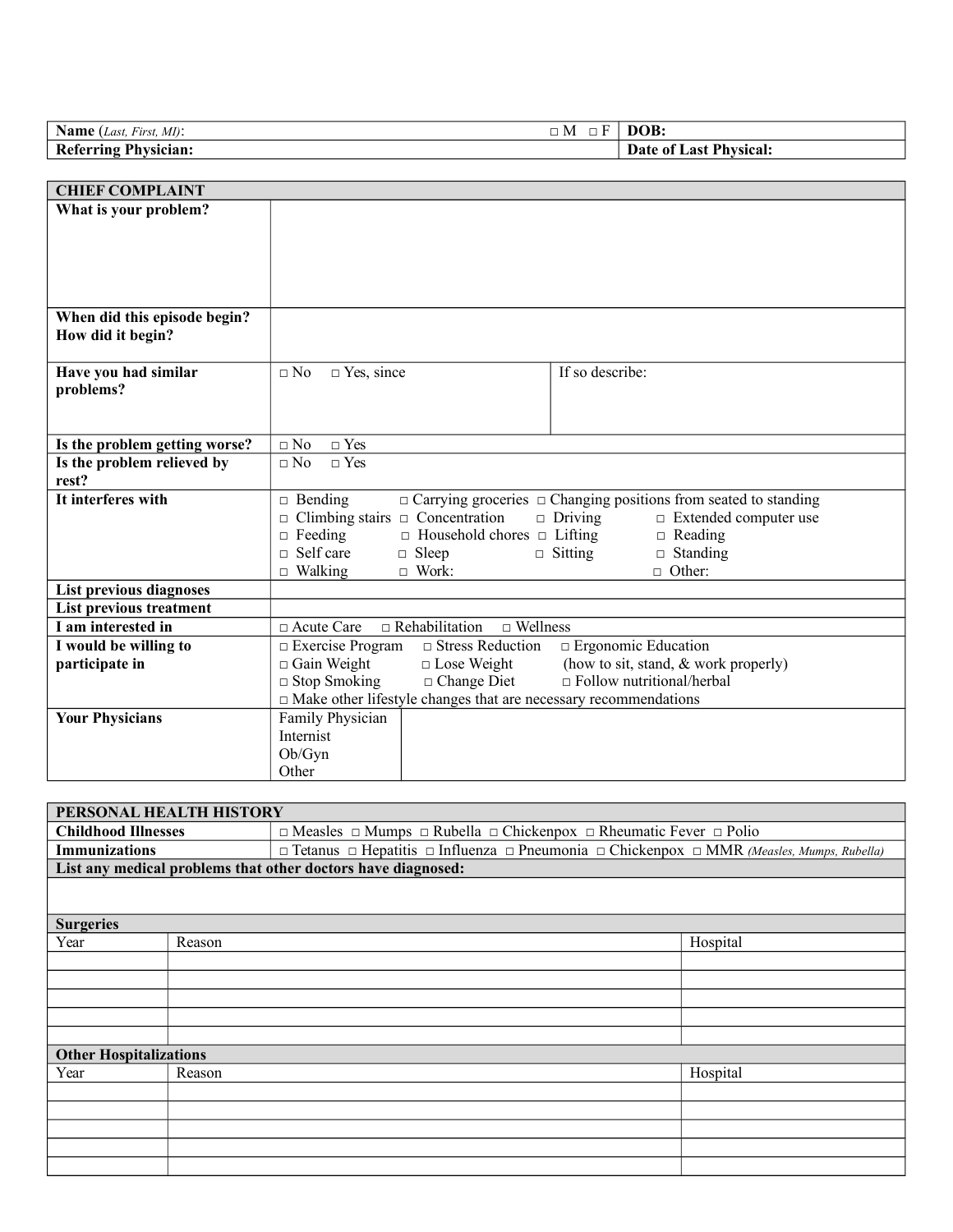| Have you ever had a blood transfusion?<br>$\Box$ Yes $\Box$ No                                    |  |                                                                               |  |                                      |
|---------------------------------------------------------------------------------------------------|--|-------------------------------------------------------------------------------|--|--------------------------------------|
|                                                                                                   |  | List your prescribed drugs and over-the-counter drugs, such as vitamins, etc. |  |                                      |
| Name of Drug                                                                                      |  | Strength                                                                      |  | Frequency Taken                      |
|                                                                                                   |  |                                                                               |  |                                      |
|                                                                                                   |  |                                                                               |  |                                      |
|                                                                                                   |  |                                                                               |  |                                      |
|                                                                                                   |  |                                                                               |  |                                      |
|                                                                                                   |  |                                                                               |  |                                      |
|                                                                                                   |  |                                                                               |  |                                      |
|                                                                                                   |  |                                                                               |  |                                      |
|                                                                                                   |  |                                                                               |  |                                      |
|                                                                                                   |  |                                                                               |  |                                      |
|                                                                                                   |  |                                                                               |  |                                      |
| <b>Allergies to medications</b>                                                                   |  |                                                                               |  |                                      |
| Name of Drug                                                                                      |  | Reaction You Had                                                              |  |                                      |
|                                                                                                   |  |                                                                               |  |                                      |
|                                                                                                   |  |                                                                               |  |                                      |
|                                                                                                   |  |                                                                               |  |                                      |
| <b>Contraindications to Spinal Manipulation</b>                                                   |  |                                                                               |  |                                      |
| Do you have any of the following conditions:                                                      |  |                                                                               |  |                                      |
| $\Box$ Acute arthropathy with inflammation, ligament laxity & dislocation around any spinal joint |  |                                                                               |  |                                      |
| $\Box$ Acute fracture / dislocation or healed fracture / dislocation with know joint instability  |  |                                                                               |  |                                      |
| $\Box$ Unstable C1 or C2 vertebrae                                                                |  | $\Box$ Myelopathy (spinal cord problems)                                      |  | $\Box$ Aneurysm around any vertebrae |

- 
- 
- 

**□** Bone infection **□** Malignancy of vertebra **□** Vertebrobasilar insufficiency

|                 | <b>HEALTH HABITS AND PERSONAL SAFETY</b>                                                     |                                      |
|-----------------|----------------------------------------------------------------------------------------------|--------------------------------------|
| <b>Exercise</b> | $\Box$ Mild exercise (climb stairs, golf, walking)<br>$\Box$ Sedentary (no exercise)         |                                      |
|                 | $\Box$ Occasional vigorous exercise (work/recreation, 30 minutes, less than 4x/week)         |                                      |
|                 | $\Box$ Regular vigorous exercise (work/recreation, 30 minutes, 4x/week or more)              |                                      |
| <b>Diet</b>     | Are you dieting?                                                                             | $\Box$ Yes $\Box$ No                 |
|                 | If yes, are you on a physician prescribed diet?                                              | $\Box$ Yes $\Box$ No                 |
|                 | # of meals you eat each day                                                                  |                                      |
|                 | Rank salt intake                                                                             | $\Box$ High $\Box$ Medium $\Box$ Low |
|                 | Rank fat intake                                                                              | $\Box$ High $\Box$ Medium $\Box$ Low |
| Caffeine        | $\Box$ Coffee-reg $\Box$ Coffee-decaf $\Box$ Tea $\Box$ Cola<br>$\sqcap$ None                |                                      |
|                 | # of cups per day?                                                                           |                                      |
| Water           | $\sqcap$ None<br>$\Box$ Tap $\Box$ Filtered $\Box$ Bottled                                   |                                      |
|                 | # of cups per day?                                                                           |                                      |
| <b>Alcohol</b>  | Do you drink alcohol?                                                                        | $\Box$ Yes $\Box$ No                 |
|                 | If yes what kind?                                                                            |                                      |
|                 | How many drinks per week?                                                                    |                                      |
|                 | Are you concerned about the amount you drink?                                                | $\Box$ Yes $\Box$ No                 |
|                 | Have you considered stopping?                                                                | $\Box$ Yes $\Box$ No                 |
|                 | Have you ever experienced blackouts?                                                         | $\Box$ Yes $\Box$ No                 |
|                 | Are you prone to binge drinking?                                                             | $\Box$ Yes $\Box$ No                 |
|                 | Do you drive after drinking?                                                                 | $\Box$ Yes $\Box$ No                 |
| <b>Tobacco</b>  | Do you use tobacco?                                                                          | $\Box$ Yes $\Box$ No                 |
|                 | $\Box$ Cigarettes, packs/day = $\Box$ Chew, # per day= $\Box$<br>$\Box$ Pipe, # bowels/day=( | $\Box$ Cigars, # per day=(           |
|                 | $\Box \#$ of years used = () $\Box$ or year quit = (                                         |                                      |
| <b>Drugs</b>    | Do you currently use recreational drugs?                                                     | $\hfill \Box$ Yes $\hfill \Box$ No   |
|                 | Have you ever used needle to inject the drugs?                                               | $\Box$ Yes $\Box$ No                 |
|                 |                                                                                              |                                      |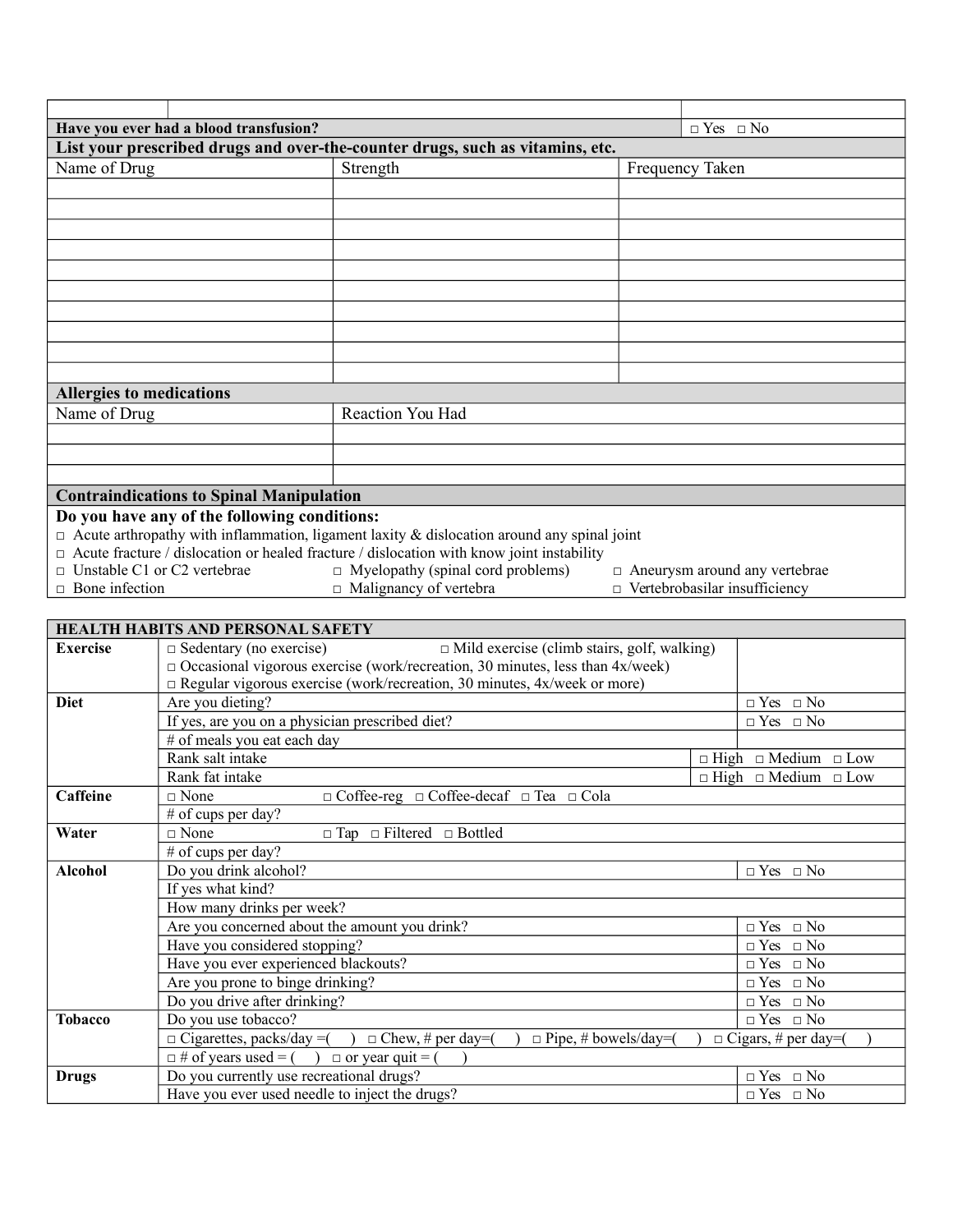| <b>Sex</b>                   | Are you sexually active?                                                              | $\Box$ Yes $\Box$ No |  |
|------------------------------|---------------------------------------------------------------------------------------|----------------------|--|
|                              | If yes, are you trying for a pregnancy?                                               | $\Box$ Yes $\Box$ No |  |
|                              | If not, list contraceptive or barrier method used:                                    |                      |  |
|                              | Any discomfort with intercourse?                                                      | $\Box$ Yes $\Box$ No |  |
|                              | Illness related to the Human Immunodeficiency Virus (HIV), such as AIDS, has become a | $\Box$ Yes $\Box$ No |  |
|                              | major public health problem. Risk factors for this illness include IV drug use and    |                      |  |
|                              | unprotected sexual intercourse. Would you like to speak with your provider about your |                      |  |
|                              | risk of this illness?                                                                 |                      |  |
| Personal                     | Do you live alone?                                                                    | $\Box$ Yes $\Box$ No |  |
| <b>Safety</b>                | Do you have frequent falls?                                                           | $\Box$ Yes $\Box$ No |  |
|                              | Do you have vision or hearing loss?                                                   | $\Box$ Yes $\Box$ No |  |
|                              | Do you have an Advance Directive or Living Will?                                      | $\Box$ Yes $\Box$ No |  |
|                              | Would you like information of the preparation of these?                               | $\Box$ Yes $\Box$ No |  |
| <b>FAMILY HEALTH HISTORY</b> |                                                                                       |                      |  |

|                | Age      | <b>Significant Health Problems</b> |                 | Age             | <b>Significant Health Problems</b> |
|----------------|----------|------------------------------------|-----------------|-----------------|------------------------------------|
| Father         |          |                                    | <b>Children</b> |                 |                                    |
| Mother         |          |                                    |                 | $\Box$ F        |                                    |
| <b>Sibling</b> | $\Box$ M |                                    |                 | $\Box M$        |                                    |
|                | $\Box$ F |                                    |                 | $\Box$ F        |                                    |
|                | $\Box$ M |                                    |                 | $\Box M$        |                                    |
|                | $\Box$ F |                                    |                 | $\Box$<br><br>F |                                    |
|                |          |                                    |                 | $\Box M$        |                                    |
|                |          |                                    |                 | $\Box$ F        |                                    |
|                |          |                                    | Grandmother     |                 |                                    |
|                | $\Box$ F |                                    | Maternal        |                 |                                    |
|                | $\Box M$ |                                    | Grandfather     |                 |                                    |
|                | $\Box$ F |                                    | Maternal        |                 |                                    |
|                |          |                                    | Grandmother     |                 |                                    |
|                | $\Box$ F |                                    | Paternal        |                 |                                    |
|                | $\Box$ M |                                    | Grandfather     |                 |                                    |
|                | $\Box$ F |                                    | Paternal        |                 |                                    |

| <b>MENTAL HEALTH</b>                               |                      |
|----------------------------------------------------|----------------------|
| Is stress a major problem for you?                 | $\Box$ Yes $\Box$ No |
| Do you feel depressed?                             | $\Box$ Yes $\Box$ No |
| Do you panic when stressed?                        | $\Box$ Yes $\Box$ No |
| Do you have problems with eating or your appetite? | $\Box$ Yes $\Box$ No |
| Do you cry frequently?                             | $\Box$ Yes $\Box$ No |
| Have you ever attempted suicide?                   | $\Box$ Yes $\Box$ No |
| Do you have trouble sleeping?                      | $\Box$ Yes $\Box$ No |

| <b>WOMEN ONLY</b>                                                                                            |                      |
|--------------------------------------------------------------------------------------------------------------|----------------------|
| Age at onset of menstruation:                                                                                |                      |
| Date of last menstruation:                                                                                   |                      |
| Period every<br>davs                                                                                         |                      |
| Heavy periods, irregularity, spotting, pain, or discharge?                                                   | $\Box$ Yes $\Box$ No |
| Number of pregnancies ______, Number of live births                                                          |                      |
| Are you pregnant or breast feeding?                                                                          | $\Box$ Yes $\Box$ No |
| Have you had a D&C, hysterectomy, or Cesarean?                                                               | $\Box$ Yes $\Box$ No |
| Any urinary tract, bladder, or kidney infections within the last year?                                       | $\Box$ Yes $\Box$ No |
| Any blood in your urine?                                                                                     | $\Box$ Yes $\Box$ No |
| Any problems with control of urination?                                                                      | $\Box$ Yes $\Box$ No |
| Any hot flashes or sweating at night?                                                                        | $\Box$ Yes $\Box$ No |
| Do you have menstrual tension, pain, bloating, irritability, or other symptoms at or around the time of your | $\Box$ Yes $\Box$ No |
| period?                                                                                                      |                      |
| Experienced any recent breast tenderness, lumps, or nipple discharge?                                        | $\Box$ Yes $\Box$ No |
| Date of last PAP and rectal exam:                                                                            |                      |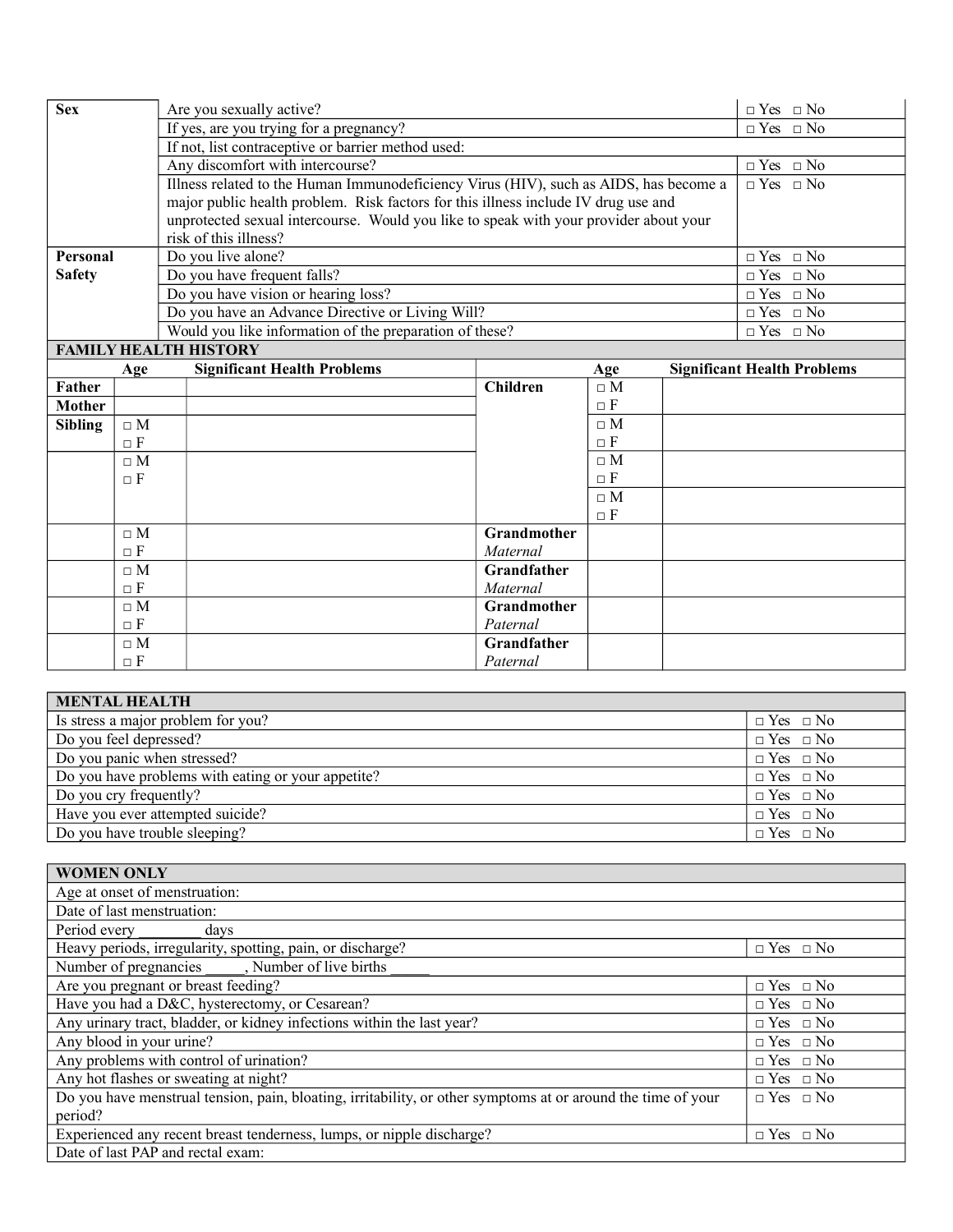| <b>MEN ONLY</b>                                                                     |                      |
|-------------------------------------------------------------------------------------|----------------------|
| Do you usually get up to urinate during the night?                                  | $\Box$ Yes $\Box$ No |
| If yes, $#$ of times                                                                |                      |
| Do you feel pain or burning with urination?                                         | $\Box$ Yes $\Box$ No |
| Any blood in your urine?                                                            | $\Box$ Yes $\Box$ No |
| Do you feel any burning discharge from the penis?                                   | $\Box$ Yes $\Box$ No |
| Has the force of your urination decreased?                                          | $\Box$ Yes $\Box$ No |
| Have you had any kidney, bladder, or prostate infections within the last 12 months? | $\Box$ Yes $\Box$ No |
| Do you have any problems emptying your bladder completely?                          | $\Box$ Yes $\Box$ No |
| Any difficulty with erection or ejaculation?                                        | $\Box$ Yes $\Box$ No |
| Any testicle pain or swelling?                                                      | $\Box$ Yes $\Box$ No |
| Date of last prostate and rectal exam:                                              |                      |

### **OTHER PROBLEMS**

| Check if you have, or have had, any symptoms in the following areas to a significant degree and briefly explain. |                    |                               |  |  |
|------------------------------------------------------------------------------------------------------------------|--------------------|-------------------------------|--|--|
| $\Box$ Skin                                                                                                      | $\Box$ Chest/Heart | $\Box$ Recent changes in:     |  |  |
| $\Box$ Head/Neck                                                                                                 | $\Box$ Back        | $\Box$ Weight                 |  |  |
| $\Box$ Ears                                                                                                      | $\Box$ Intestinal  | $\Box$ Energy level           |  |  |
| $\square$ Nose                                                                                                   | $\Box$ Bladder     | $\Box$ Ability to sleep       |  |  |
| $\Box$ Throat                                                                                                    | $\Box$ Bowel       | $\Box$ Other pain/discomfort: |  |  |
| $\Box$ Lungs                                                                                                     | $\Box$ Circulation |                               |  |  |

| <b>VITALS</b>                    |                                 |           |                                      |         |
|----------------------------------|---------------------------------|-----------|--------------------------------------|---------|
| $B/P$ :                          | Pulse:                          | m<br>Temp | $-  -$<br>Height:                    | Weight. |
| $D/D$ .<br>$\sim$<br>Supine B/P. | $D/D$ .<br>Standing<br><i>.</i> |           | 30' R<br>$B/P$ :<br>. ecover<br>ncco |         |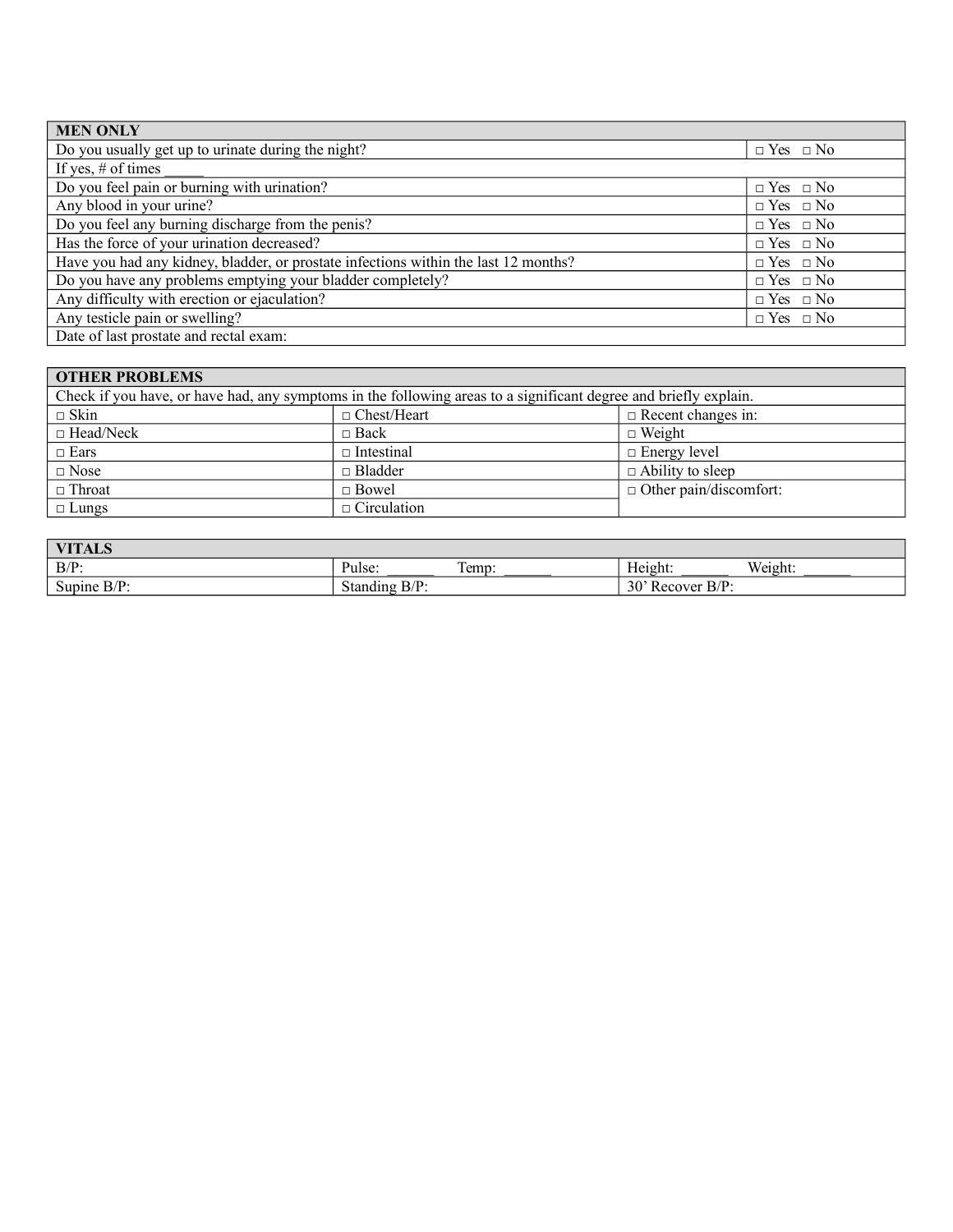## **INFORMED CONSENT**

## **PATIENT NAME:**

## **DATE:**

Please read this entire document prior to signing it. It is very important that you understand the information contained in this document. If anything is unclear, please ask questions of the doctor before you sign.

### **TRADITIONAL CHIROPRACTIC TREATMENT (muscle and joint problems)**

### **The nature of the chiropractic adjustment**

The primary treatment used is joint manipulative therapy. I will use that procedure to treat you. I may use my hands or a mechanical instrument upon you body in such a way as to move you joints. That may cause an audible "pop" or "click," much as you have experienced when you "crack" your knuckles. You may feel a sense of movement.

#### **Analysis / Examination / Treatment**

As part of the analysis, examination, and treatment, you are consenting to the following procedures if needed:

- manipulative therapy
- palpation
- mampum...
- neurological testing
- orthopedic testing
- vital signs
- muscle strength testing
- postural analysis
- hot/cold therapy
- ultrasound treatment
- electrical muscle stimulation
- traction

### **The material risks inherent in chiropractic adjustment**

As with any healthcare procedure, there are certain complications which may arise during chiropractic manipulation and therapy. These complications include but are not limited to: fractures, disc injuries, dislocations, muscle strain, cervical myelopathy, costovertebral strains and separations, and burns. Some types of manipulation of the neck have been associated with injuries to the arteries in the neck leading to or contributing to serious complications including stroke. Some patients will feel some stiffness and soreness following the first few days of treatment. I will make every reasonable effort during the examination to screen for contraindications to care; however, if you have a condition that would otherwise not come to my attention, it is your responsibility to inform me.

### **The probability of those risks occurring**

Fractures are rare occurrences and generally result from some underlying weakness of the bone which I check for during the taking of your history and during examination. Stoke has been the subject of tremendous disagreement. The incidences of stroke are exceedingly rare and are estimated to occur around 1 in 4 million cervical adjustments. The other complications are also generally described as rare.

### **The availability and nature of other treatment options**

Other treatment options for your condition may include:

- self-administered over-the-counter analgesics and rest
- medical care and prescription drugs such as anti-inflammatory, muscle relaxants and pain killers
- hospitalization
- surgery

If you choose to use one of the above noted "other treatment" options, you should be aware that there are risks and benefits of such options and you may wish to discuss these with your primary medical physician.

### **The risks and dangers attendant to remaining untreated**